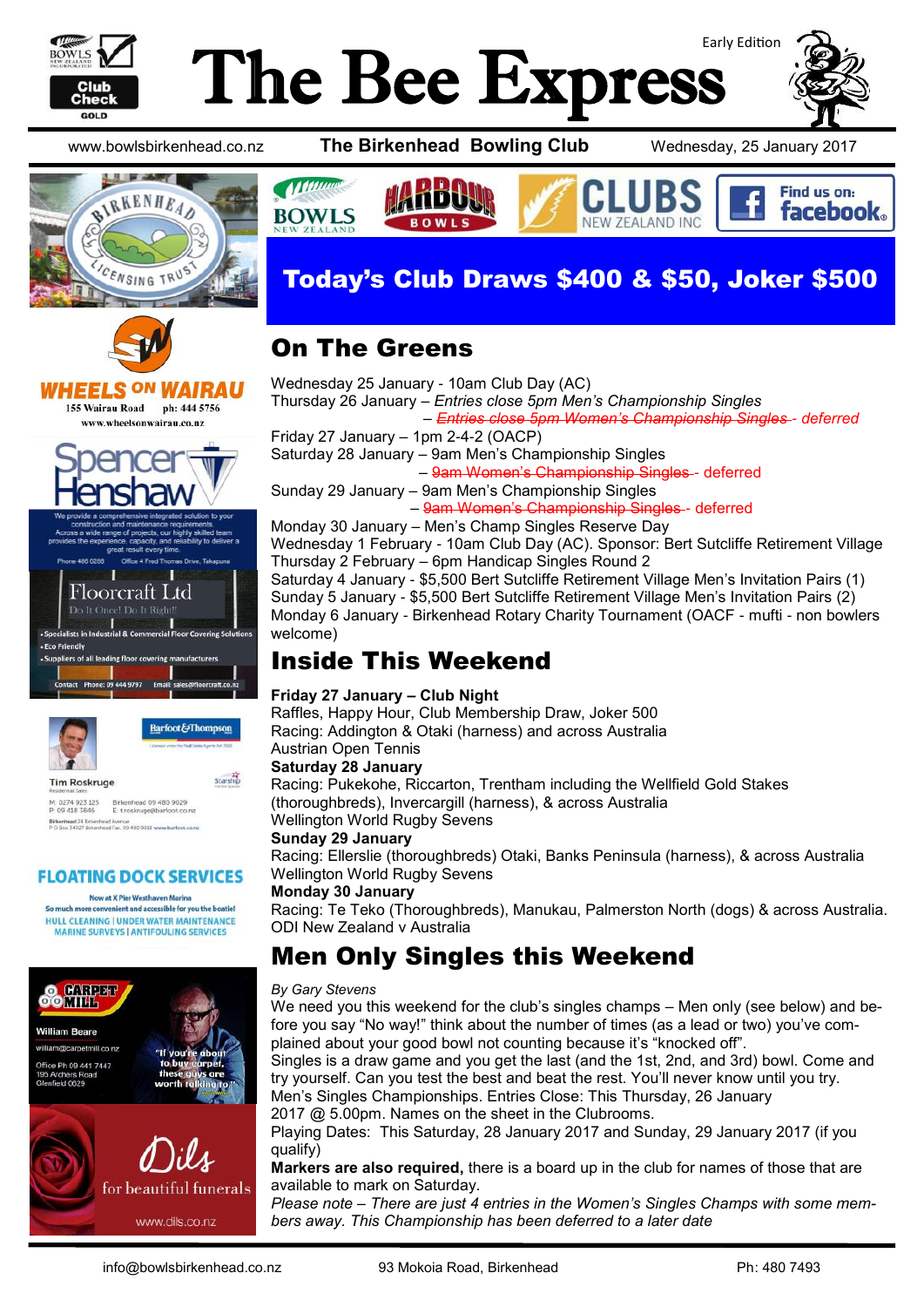#### $Gal$ *braith*  $\n *g*$  *BRAINBING*







180 Mokoia Road, Birkenhead Open: Mon - Sun 7.00am - 10.00pm

#### **Birkenhead Branch** 24 Birkenhead Ave **Barfoot& Thompson** Phone 480-9029

Licensed under the REAA 2008



#### BIRKENHEAD

Recreation Drive PH: 418 2424 Proudly Supporting Bowls Birkenhead www.birkenheadrsa.com

## BNH Singles & Triples

Bowls North Harbour Men's Centre Singles and Women's Centre Triples got under way last Saturday with Tony Grantham and Lisa Helmling's team the only Birkenhead entries to make it through to post section on the Sunday in their respective events. With the storm barrelling through Auckland Saturday night and into the small hours Sundays post section play was postponed to Saturday 11 February (Centre reserve day).

#### Taranaki

Birkenhead's Ruth Lynch and Carole Fredrick accompanied by Browns Bay's Rona Turner and Shona Chambers (skip) headed off to New Plymouth Monday in search of their third Taranaki Women's Open Fours title, having upset the locals in 2004 and 2009. Lynch and Fredrick were not alone in the trek south. Denise Samuel's Birkenhead side including Lisa Helmling, Trish Croot and Mairangi's Colleen Rice, and past Birkenhead member Gayle Melrose's team with Browns Bay's Ann Dorreen also made the trek down chasing the same goal, to be crowned the 65th Taranaki Women's Open Fours Champions.

Play got underway yesterday with Chambers recording 2 wins, Samuel 1 win and Melrose 2 wins. The teams require four wins from six games (25 end games, 2 games per day) to reach the knockout stage of the tournament which commences on Friday. Check out the club's facebook page (Birkenhead Bowling Club) for regular updates .

## BPL05 is Nearing

Birkenhead hosts the current BPL champions, the Sydney Lions featuring Australia's most capped international bowler Karen Murphy, four-time International Bowler of the Year Aron Sherriff and Australian Jackaroo Ben Twist. Calling the shots will be Australian National Coach Steve Glasson OAM who recently guided his Australian contingent to a record breaking haul at the 2016 World Championships in Christchurch.

Saturday 26 February evening visit by the Sydney Lions players and supporters. Sydney Lions coach Steve Glasson will answer questions you have around the Lions, BPL05 and also this own stunning bowling career. There will be food put on and all members are encouraged to come and meet the team and show your support.

Sunday 27 February the club will be centre stage in the evening as the venue for the, invitation only, opening of BPL05.

The club has a corporate table for all four evenings of the completion and some Lions shirts up for grabs, details of which we will announce soon.



**BIRKENHEAD BOWLING CLUB PROUDLY SUPPORTING**



## Charity Tournament - Monday 6 February

For many years on Waitangi Day Birkenhead Rotary in conjunction with Bowls Birkenhead and supported by Birkenhead RSA, have raised funds in support of charities. We typically raise around the \$7,000 mark for the chosen charity.

Teams of fours, any combination, mufti (many teams dress to a theme), a non-bowler in each team is encouraged (after all this is a fun day, raising money for a good cause) Loads of raffles and auctions.



## **TAB at Birkenhead Bowling Club.**

The Birkenhead Bowling Club is committed to promoting responsible gambling.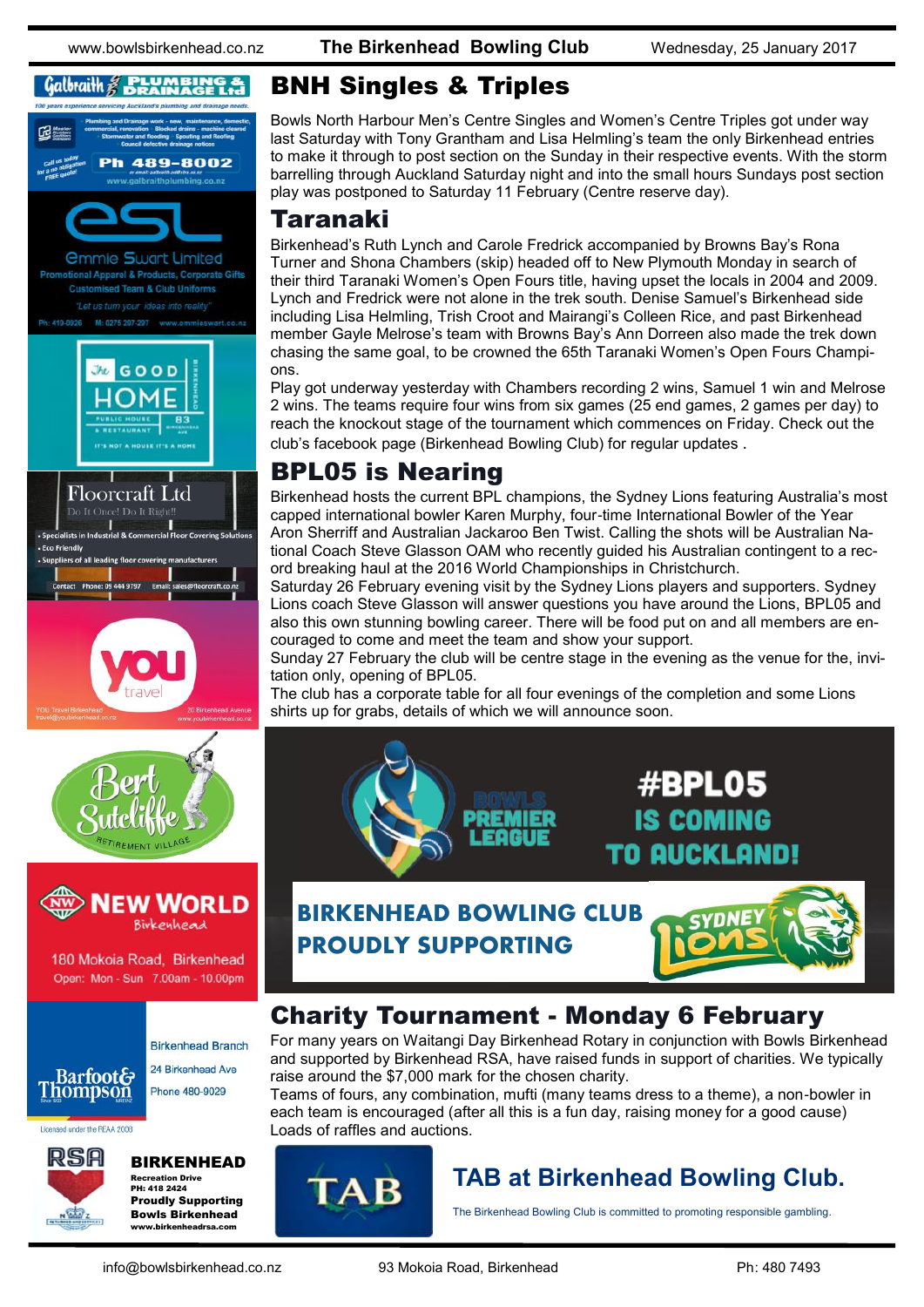www.bowlsbirkenhead.co.nz **The Birkenhead Bowling Club** Wednesday, 25 January 2017



#### **FLOATING DOCK SERVICES**

Now at X Pier Westhaven Marina So much more convenient and accessible for you the boatie! HULL CLEANING | UNDER WATER MAINTENANCE **MARINE SURVEYS | ANTIFOULING SERVICES** 



## Hand Book Updated Phone Numbers

Alan Little's landline number please cross out, it's not his. John Davidson's landline replace it with 419-5371 Christine Wafer landline replace it with 09 428-1197 (she has moved house) Garry Wallace mobile number is incorrect, replace with 0275 271361 Stacy Munro, first year, 4821154 or 027 3841278 Adam Richardson, first year, 022 3825014 Ken Mason, first year, 4837787 or 021 2954474 Gary Beer change membership from social to first year, 021 395776 Mal Wallace landline replace it with 09 427-8039 (he has moved house)

## Friday Club Nights

Merv "The Swerve" spins the raffles from around 4.30 onwards, Happy hour 5 - 6pm, Joker 500 on sale from 5pm, Club Membership Draw drawn between 5.30 - 6.30pm.



## 44<sup>th</sup> Annual Waitangi Day **Bowls Tournament**

Rotary Birkenhead and Bowls Birkenhead have combined for 44 years to deliver the annual bowls tournament, as a fundraiser for local charities.

#### please join us by getting your team of 4 together

No bowling experience needed - Morning Tea and Lunch provided



Sandy Cleghorn p: 480-1286 e: sandysharc@xtra.co.nz www.birkenheadrotary.org.nz www.bowlsbirkenhead.com

**Have fun while** supporting two great organisations



### **Riding for the Disabled**

providing therapeutic horse<br>riding for people with<br>disabilities to improve their physical, intellectual and emotional well-being



#### **Space**

for you and your baby connecting new parents while exploring different parenting perspectives on a<br>range of topics, music,<br>rhymes, books and a variety of play experiences to<br>discover ways that work for<br>their family.